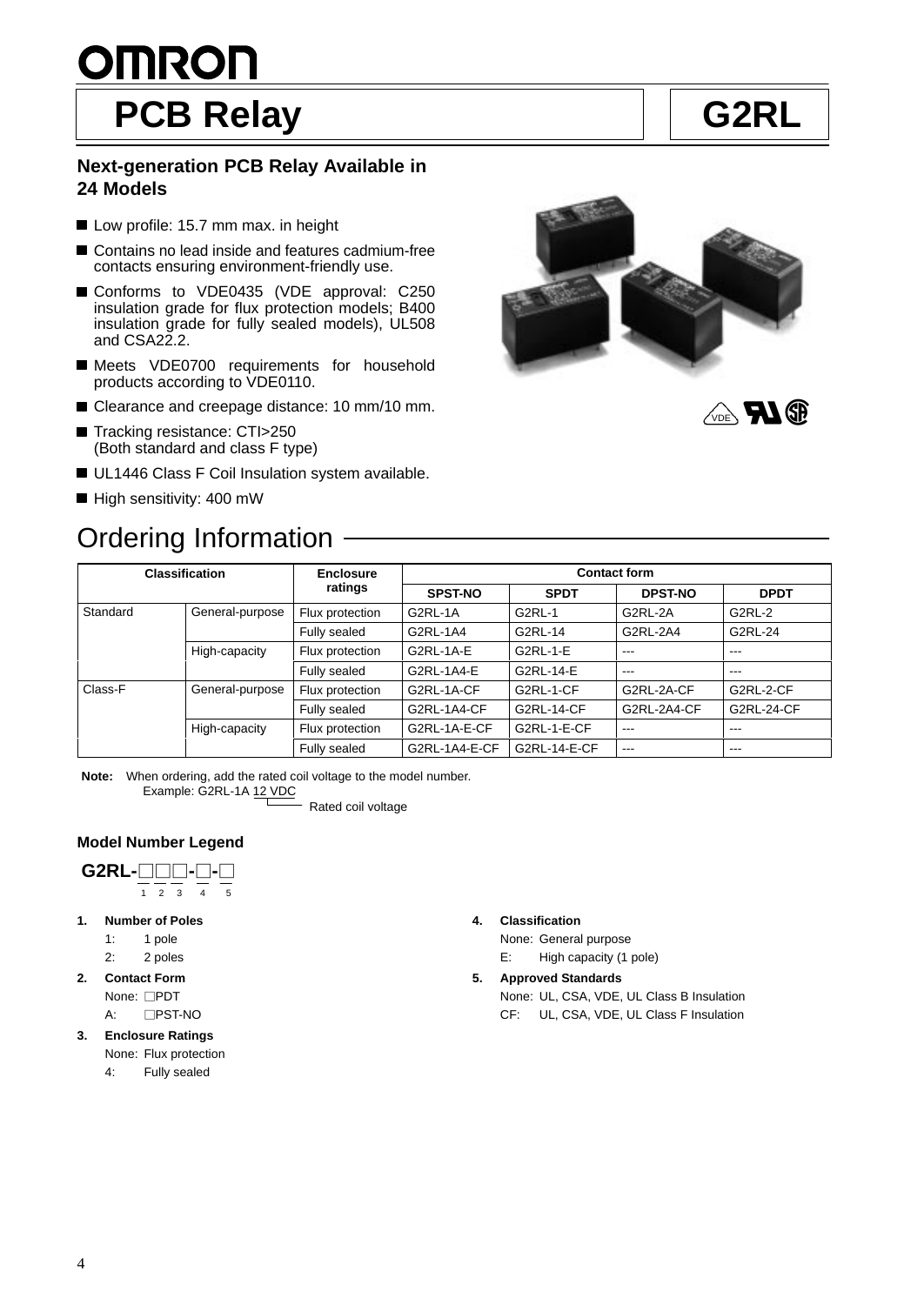# Specifications **CONSERVICES**

### **Coil Ratings**

| <b>Rated voltage</b> | 5 VDC                             | 12 VDC       | <b>24 VDC</b>  | 48 VDC         |
|----------------------|-----------------------------------|--------------|----------------|----------------|
| <b>Rated current</b> | 80.0 mA                           | 33.3 mA      | 16.7 mA        | 8.96 mA        |
| Coil resistance      | $62.5 \Omega$                     | $360 \Omega$ | 1.440 $\Omega$ | 5.358 $\Omega$ |
| Must operate voltage | 70% max. of the rated voltage     |              |                |                |
| Must release voltage | 10% min. of the rated voltage     |              |                |                |
| Max. voltage         | 130% at 85°C of the rated voltage |              |                |                |
| Power consumption    | Approx. 430 mW<br>Approx. 400 mW  |              |                |                |

**Note:** The rated current and coil resistance are measured at a coil temperature of 23°C with a tolerance of ±10%.

#### **Contact Ratings**

| Number of poles            | pole                                                             | 2 poles                                          |  |
|----------------------------|------------------------------------------------------------------|--------------------------------------------------|--|
| <b>Contact material</b>    | AgSnO <sub>2</sub>                                               | AgNi                                             |  |
| Load                       | Resistive load (coso=1)<br>Resistive load (coso=1)               |                                                  |  |
| <b>Rated load</b>          | 12 A (16 A) at 250 VAC<br>12 A (16 A) at 24 VDC<br>(See note 2.) | 8 A at 250 VAC<br>8 A at 30 VDC<br>(See note 2.) |  |
| <b>Rated carry current</b> | 12 A (16 A)<br>(See note 2.)                                     | 8 A (70°C)/5 A (85°C)<br>(See note 2.)           |  |
| Max. switching voltage     | 440 VAC, 300 VDC                                                 |                                                  |  |
| Max. switching current     | 12 A (16 A)                                                      | 8 A                                              |  |
| Max. switching power       | 3,000 VA (4,000 VA)                                              | 2,000 VA                                         |  |

**Note:** 1. Values in parentheses are those for the high-capacity model.

2. Contact your OMRON representative for the ratings on fully sealed models.

#### **Characteristics**

| <b>Item</b>                   | 1 pole                                                                                                                                                                         | 2 poles                                                                                                                                                     |  |
|-------------------------------|--------------------------------------------------------------------------------------------------------------------------------------------------------------------------------|-------------------------------------------------------------------------------------------------------------------------------------------------------------|--|
| <b>Contact resistance</b>     | 100 m $\Omega$ max.                                                                                                                                                            |                                                                                                                                                             |  |
| Operate (set) time            | 15 ms max. (Approx. 7 ms typical)                                                                                                                                              |                                                                                                                                                             |  |
| Release (reset) time          | 5 ms max. (Approx. 2 ms typical)                                                                                                                                               |                                                                                                                                                             |  |
| Max. operating frequency      | Mechanical: 18,000 operation/hr<br>1,800 operation/hr at rated load<br>Electrical:                                                                                             |                                                                                                                                                             |  |
| <b>Insulation resistance</b>  | 1,000 M $\Omega$ min. (at 500 VDC)                                                                                                                                             |                                                                                                                                                             |  |
| Dielectric strength           | 5,000 VAC, 1 min between coil and contacts<br>1,000 VAC, 1 min between contacts of same polarity                                                                               | 5,000 VAC, 1 min between coil and contacts<br>2,500 VAC, 1 min between contacts of different polarity<br>1,000 VAC, 1 min between contacts of same polarity |  |
| Impulse withstand voltage     | 10 kV (1.2 $\times$ 50 µs) between coil and contact                                                                                                                            |                                                                                                                                                             |  |
| <b>Vibration resistance</b>   | 10 to 55 to 10 Hz, 0.75 mm single amplitude (1.5 mm double amplitude)<br>Destruction:<br>Malfunction:<br>10 to 55 to 10 Hz, 0.75 mm single amplitude (1.5 mm double amplitude) |                                                                                                                                                             |  |
| Shock resistance              | 1.000 m/s <sup>2</sup><br>Destruction:<br>100 $\mathrm{m/s^2}$<br>Malfunction:<br>Energized:<br>100 m/s <sup>2</sup><br>Not energized:                                         |                                                                                                                                                             |  |
| <b>Endurance (Mechanical)</b> | 20,000,000 operations (at 18,000 operations/hr)                                                                                                                                |                                                                                                                                                             |  |
| <b>Ambient temperature</b>    | Operating:<br>$-40^{\circ}$ C to 85 $^{\circ}$ C (with no icing)<br>$-40^{\circ}$ C to 85 $^{\circ}$ C (with no icing)<br>Storage:                                             |                                                                                                                                                             |  |
| <b>Ambient humidity</b>       | 5% to 85%                                                                                                                                                                      |                                                                                                                                                             |  |
| Weight                        | Approx. 12 g                                                                                                                                                                   |                                                                                                                                                             |  |
| Packaging                     | Standard: 20 relays/stick                                                                                                                                                      |                                                                                                                                                             |  |

**Note:** Values in the above table are the initial values.

#### **Approved Standards UL508 (File No. E41643)**

| Model         | <b>Contact form</b>     | <b>Coil ratings</b> | <b>Contact ratings</b>        |
|---------------|-------------------------|---------------------|-------------------------------|
| G2RL-1A       | SPST-NO                 | 3 to 48 VDC         | 12 A at 250 VAC (General use) |
| <b>G2RL-1</b> | SPDT                    |                     | 12 A at 24 VDC (Resistive)    |
| G2RL-1A-E     | SPST-NO (High capacity) |                     | 16 A at 250 VAC (General use) |
| G2RL-1-E      | SPDT (High capacity)    |                     | 16 A at 24 VDC (Resistive)    |
| G2RL-2A       | DPST-NO                 |                     | 8 A at 277 VAC (General use)  |
| <b>G2RL-2</b> | <b>DPDT</b>             |                     | 8 A at 30 VDC (Resistive)     |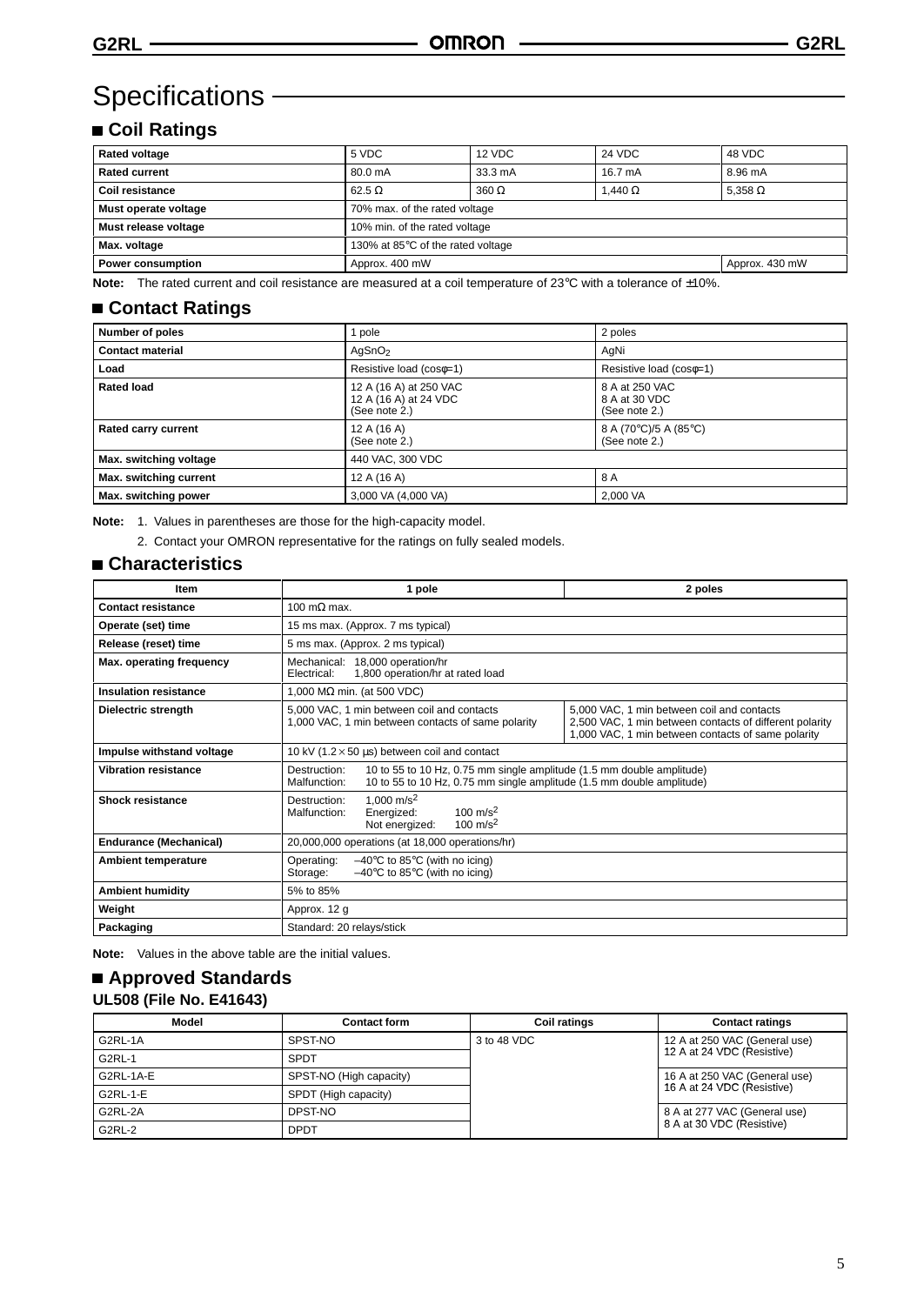#### **CSA C22.2 (No. 14) (File No. LR31928)**

| Model         | <b>Contact form</b>     | <b>Coil ratings</b> | <b>Contact ratings</b>        |  |
|---------------|-------------------------|---------------------|-------------------------------|--|
| G2RL-1A       | SPST-NO                 | 3 to 48 VDC         | 12 A at 250 VAC (General use) |  |
| G2RL-1        | <b>SPDT</b>             |                     | 12 A at 24 VDC (Resistive)    |  |
| G2RL-1A-E     | SPST-NO (High capacity) |                     | 16 A at 250 VAC (General use) |  |
| G2RL-1-E      | SPDT (High capacity)    |                     | 16 A at 24 VDC (Resistive)    |  |
| G2RL-2A       | DPST-NO                 |                     | 8 A at 277 VAC (General use)  |  |
| <b>G2RL-2</b> | <b>DPDT</b>             |                     | 8 A at 30 VDC (Resistive)     |  |

#### **VDE0435 (Licence No. 119650)**

| Model             | <b>Contact form</b>    | <b>Coil ratings</b>       | <b>Contact ratings</b>                                                                                                                           |
|-------------------|------------------------|---------------------------|--------------------------------------------------------------------------------------------------------------------------------------------------|
| G <sub>2</sub> RL | pole                   | 5, 12, 18, 22, 24, 48 VDC | 12 A at 250 VAC (cose=1)<br>12 A at 24 VDC (L/R=0 ms)<br>AC15: 3 A at 240 VAC<br>DC13: 2.5 A at 24 VDC, 50 ms                                    |
|                   | 1 pole (High capacity) |                           | 16 A at 250 VAC (coso=1)<br>16 A at 24 VDC (L/R=0 ms)<br>AC15: 3 A at 240 VAC (NO)<br>1.5 A at 240 VAC (NC)<br>DC13: 2.5 A at 24 VDC (NO), 50 ms |
|                   | 2 poles                |                           | 8 A at 250 VAC (cose=1)<br>8 A at 24 VDC (L/R=0 ms)<br>AC15: 1.5 A at 240 VAC<br>DC13: 2 A at 30 VDC, 50 ms                                      |

# Engineering Data



**Note:** Contact your OMRON representative for the data on fully sealed models.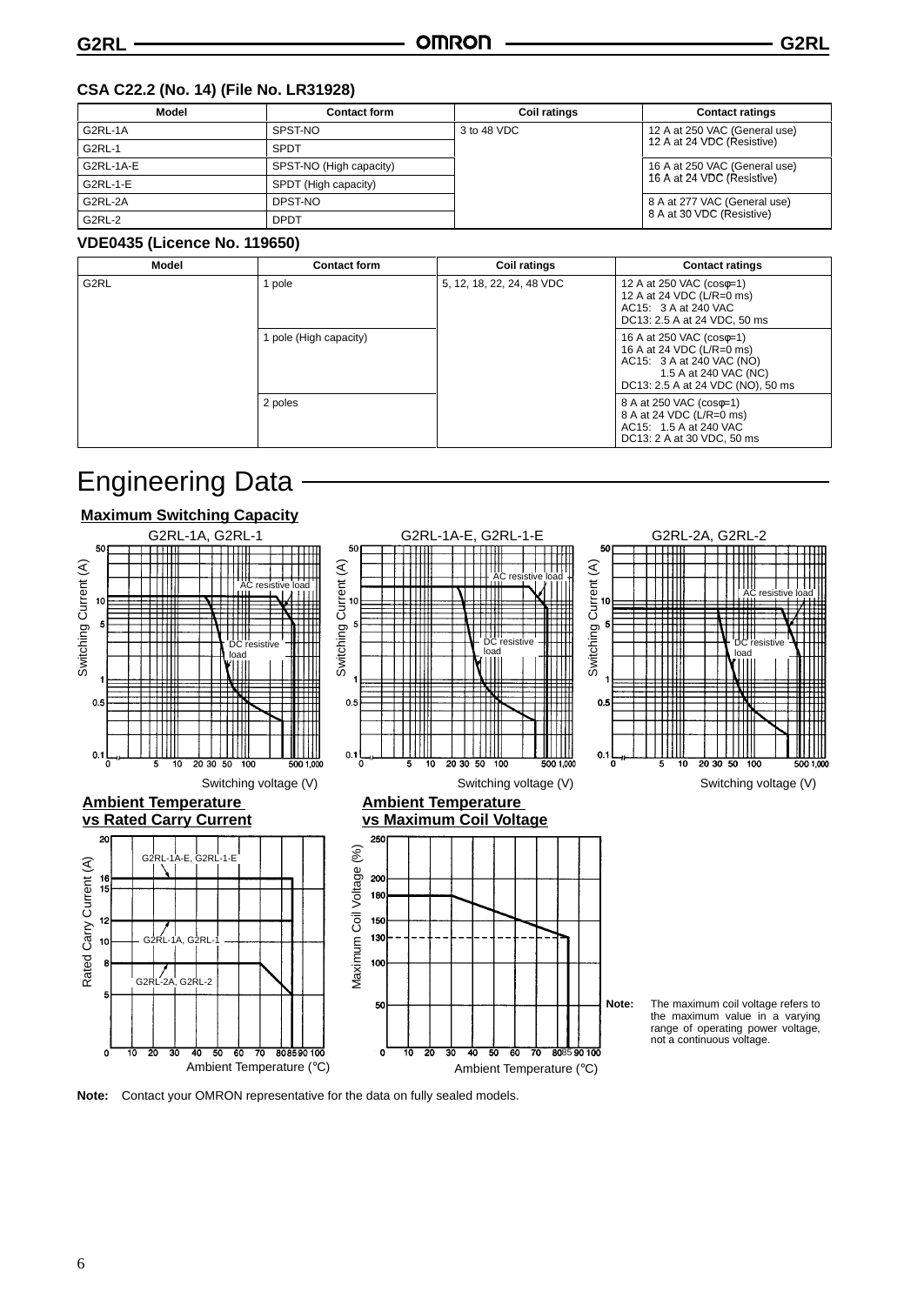## Electrical Endurance Data

| <b>G2RL-1-E</b>  | 16 A at 250 VAC (cose=1)<br>16 A at 24 VDC<br>8 A at 250 VAC (coso=0.4)<br>8 A at 30 VDC (L/R=7 ms) | 30,000 operations min.<br>30,000 operations min.<br>200,000 operation min. (Normally open side operation)<br>10,000 operation min. (Normally open side operation) |
|------------------|-----------------------------------------------------------------------------------------------------|-------------------------------------------------------------------------------------------------------------------------------------------------------------------|
| <b>G2RL-1</b>    | 12 A at 250 VAC (cose=1)<br>12 A at 24 VDC<br>5 A at 250 VAC (coso=0.4)<br>5 A at 30 VDC (L/R=7 ms) | 50,000 operations min.<br>30,000 operations min.<br>150,000 operation min. (Normally open side operation)<br>20,000 operation min. (Normally open side operation) |
| <b>G2RL-2</b>    | 8 A at 250 VAC (cose=1)<br>8 A at 30 VDC                                                            | 30,000 operations min.<br>30,000 operations min.                                                                                                                  |
| <b>G2RL-1A-E</b> | Pilot duty (A300), 250 VAC<br>Pilot duty (A300), 125 VAC                                            | 250,000 operations min.<br>150,000 operations min.                                                                                                                |

**Note:** The results shown reflect values measured using very severe test conditions i.e., Duty: 1 sec ON/1 sec OFF. Electrical endurance will vary depending on the test conditions. Contact your OMRON representative if you require more detailed information for the electrical endurance under your test conditions.

# **Dimensions**

**Note:** All units are in millimeters unless otherwise indicated.